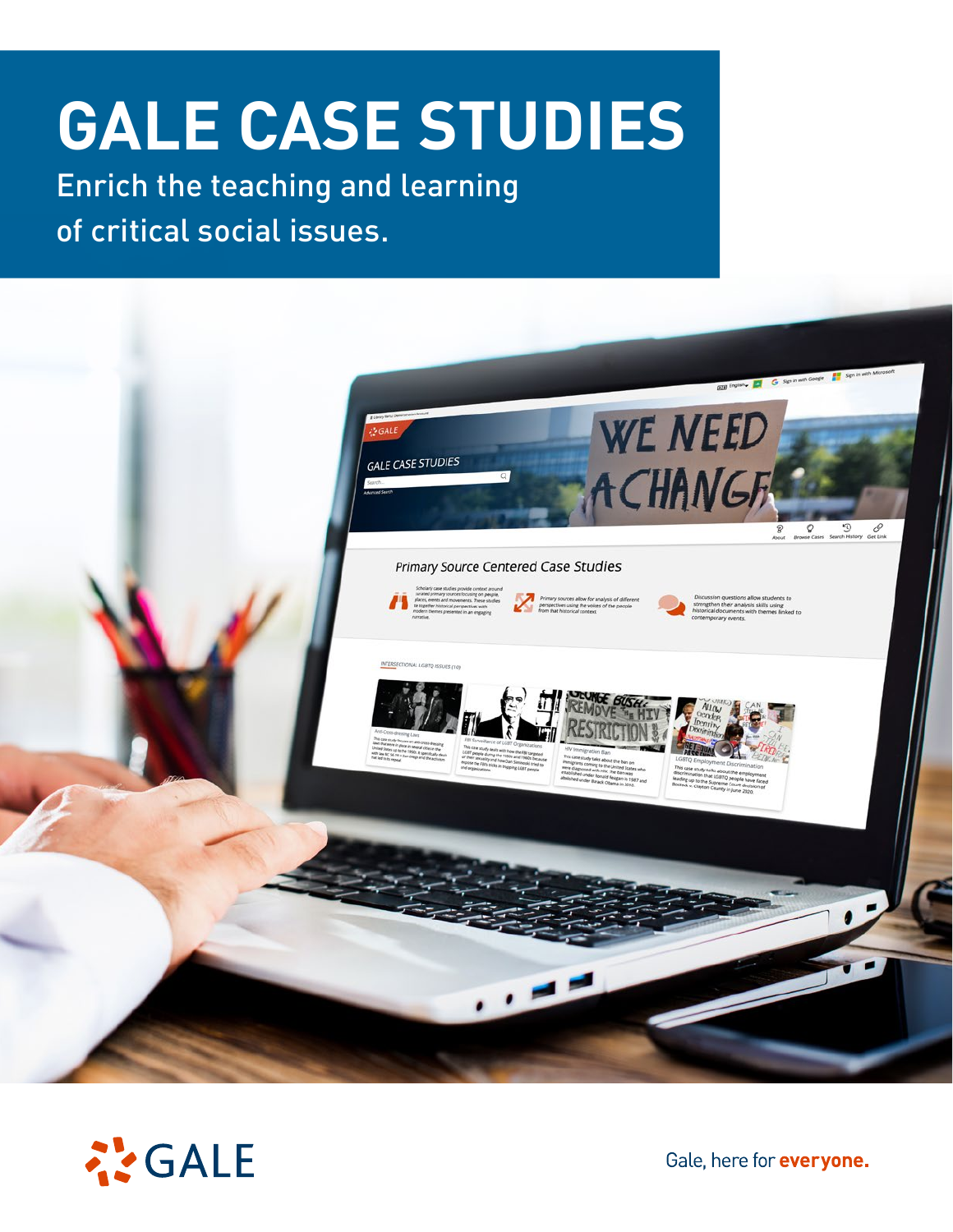# **DEI RESOURCES THAT RESONATE**

With *Gale Case Studies*, undergraduate students are encouraged to think analytically using case studies to uncover connections between historical events and persistent social issues. Modules on intersectional LGBTQ issues, public health, political extremism, race, and more include discussion questions and links to curated primary source content as well as a wealth of additional primary documents for a comprehensive, engaging experience.

Academic subject matter experts with both knowledge of the topic and experience using primary sources in the classroom curate each module. These academics define the overall module scope as well as the case study scope, and select the specific primary documents to be used for each case study. Importantly, they provide a critical review of each case study, including the discussion questions and bibliography, to ensure each case study is relevant and valuable for teaching and learning.

# **GALE CASE STUDIES: INTERSECTIONAL LGBTQ**

**Danielle DeMuth, Ph.D.** (Editor in Chief) Andrew Cunningham R. E. Fulton Aarti D. Stephens

# **GALE CASE STUDIES: PUBLIC HEALTH ISSUES**

**W. Douglas Evans, Ph.D.** (Editor in Chief) Aurora Clare Jimmy Faye R. E. Fulton

# **GALE CASE STUDIES: POLITICAL EXTREMISM**

#### **William Allchorn, Ph.D.** (Editor in Chief) Aurora Clare Roland Clark, Ph.D. Jimmy Faye R. E. Fulton Christian Garland Archie Henderson, Ph.D. Daniel Jones, Ph.D. Bàrbara Molas, Ph.D. Louie Dean Valencia, Ph.D.

# **GALE CASE STUDIES: RACE AND CIVIL RIGHTS**

**Maryan Soliman, Ph.D.** (Editor in Chief) Aurora Clare Jimmy Faye R. E. Fulton

# **GALE CASE STUDIES: WOMEN'S ISSUES**

**Harleen Singh, Ph.D.** (Editor in Chief) Faith Bennett Aurora Clare Megan Elevado R. E. Fulton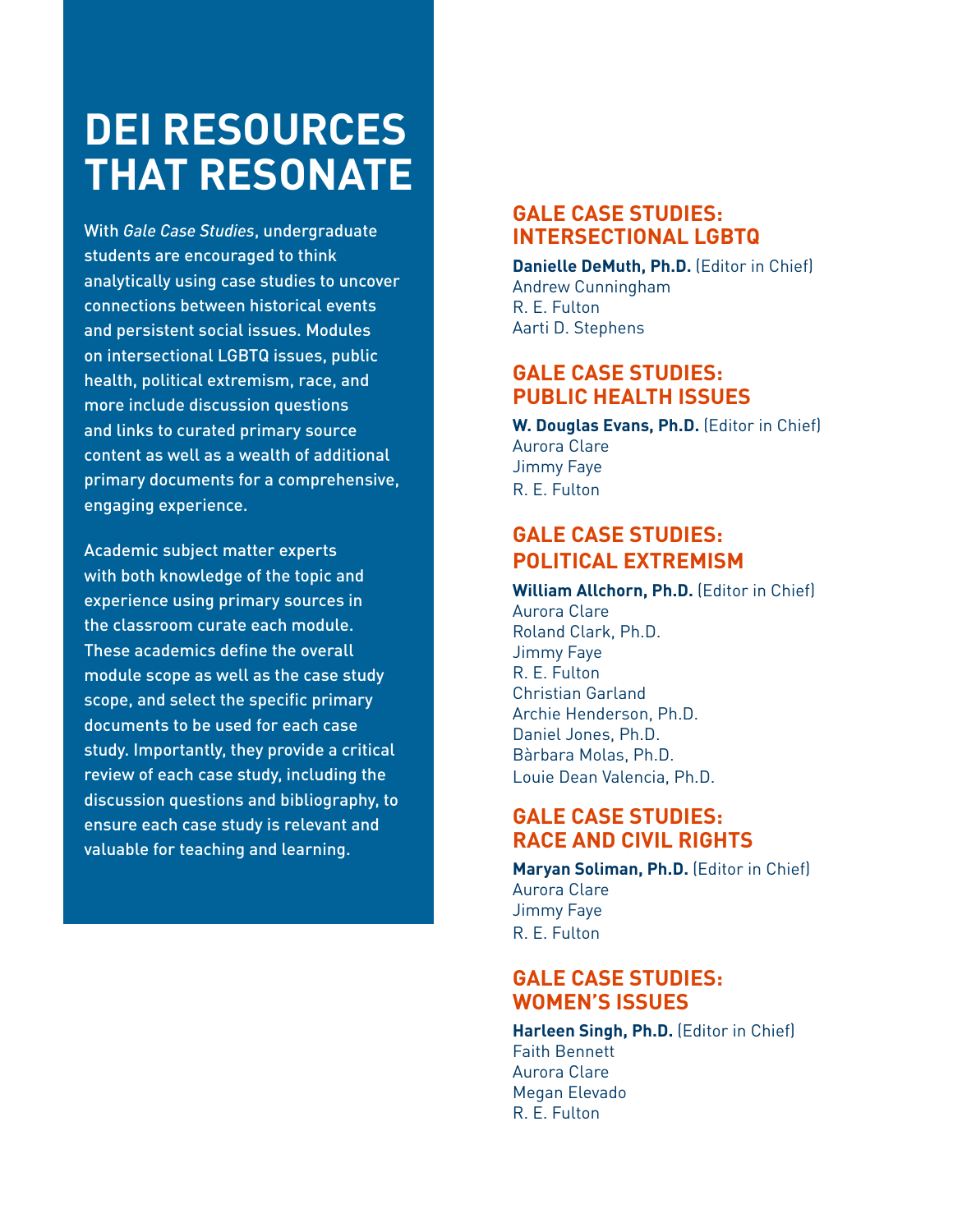# **MEET THE EDITORS IN CHIEF**



### **William Allchorn, Ph.D.**

Dr. William Allchorn is the editor in chief of *Gale Case Studies: Political Extremism*, associate director at the Centre for Analysis of the Radical Right in the United Kingdom, and an associate fellow at the Global Network for Extremism and Technology. Allchorn is an expert on anti-Islamic radical Right social movements in the United Kingdom and has most recently advised the UK, U.S., and Australian governments on their approaches to radical Right extremism. His forthcoming book, *Moving Beyond Islamist Extremism: Assessing Counter Narrative Responses to the Global Far Right*, is scheduled for release in early 2022.



# **Danielle DeMuth, Ph.D.**

Dr. Danielle DeMuth is the editor in chief of *Gale Case Studies: Intersectional LGBTQ* and associate professor of women, gender, and sexuality studies at Grand Valley State University in Allendale, Michigan. DeMuth teaches a variety of classes on the topics of LGBTQ studies, feminism, and gender studies, and has won multiple awards for excellence in the classroom. Her research interests include lesbian and queer literature and history. DeMuth's publications include *Unsexing Gender, Engendering Activism: Readings in Gender Studies* (Kendall Hunt, 2009) and a special issue of the *Journal of Lesbian Studies* on the influence and legacy of lesbian publishing icon Barbara Grier.



# **W. Douglas Evans, Ph.D.**

Dr. W. Douglas Evans is the editor in chief of *Gale Case Studies: Public Health Issues* and professor of prevention and community health and of global health, and director of the Public Health Communication and Marketing Program at the Milken Institute School of Public Health at George Washington University in Washington, DC. Evans has authored and/or edited four books and published over 180 journal articles and chapters. He has been continuously funded by the National Institutes of Health since 2012 and has received funding from major foundations, United Nations agencies, and global nongovernmental organizations (NGOs).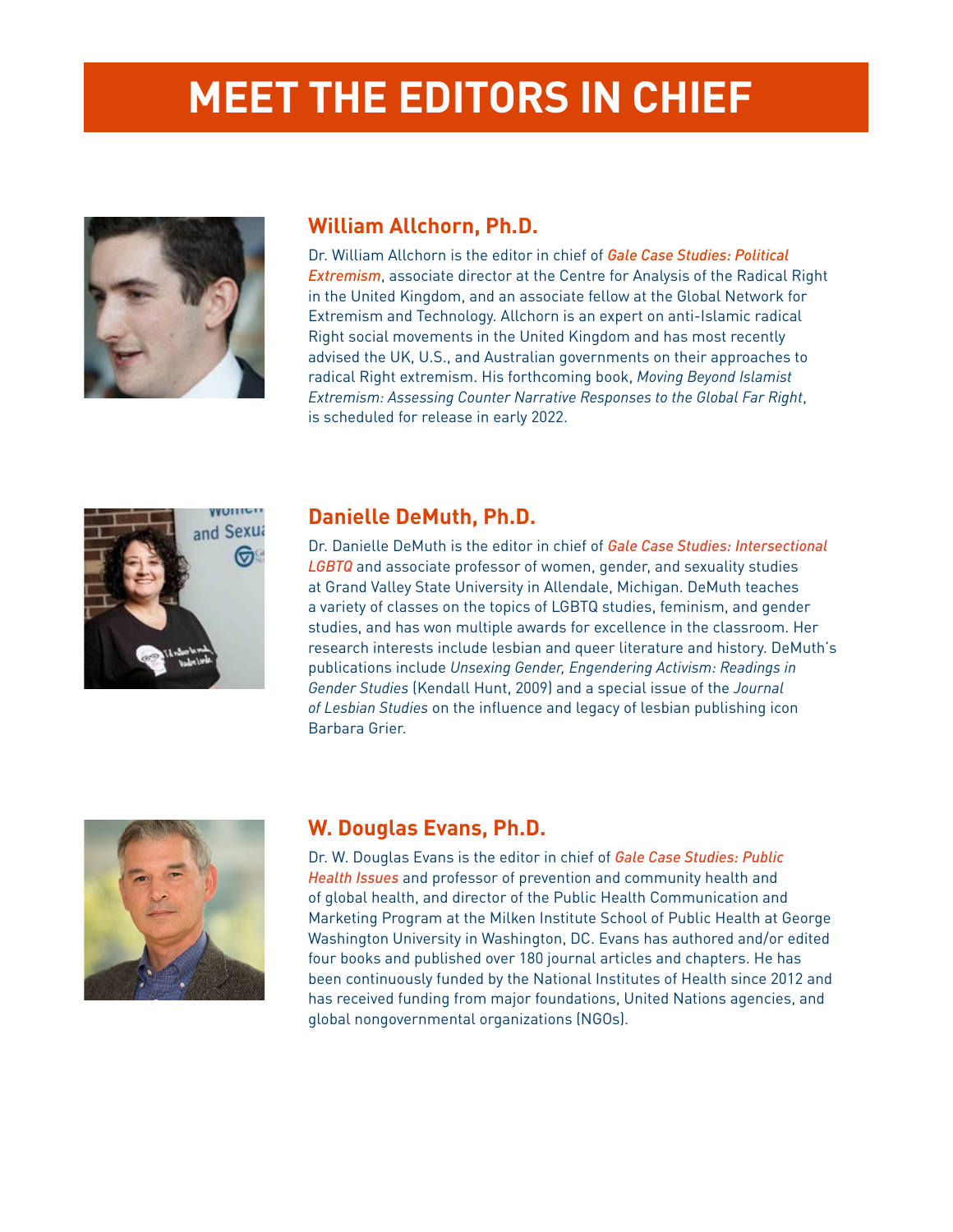# **MEET THE EDITORS IN CHIEF**



# **Harleen Singh, Ph.D.**

Dr. Harleen Singh is the editor in chief of *Gale Case Studies: Women's Issues*. Singh is the director of the Women's Studies Research Center and teaches South Asian literature and women's studies at Brandeis University. She and Sarah Lamb founded the South Asian Studies Program, and Singh served as its cochair from 2007 to 2016. Singh's writing on novels from India and Pakistan; on Indian film; and book reviews on hip-hop music, sexuality, and feminism have been published in leading journals. Her chapters on women warriors and South Asian women writers are included in book collections. Singh's monograph, *The Rani of Jhansi: Gender, History, and Fable in India* (Cambridge University Press, 2014), interprets the conflicting, mutable images of a historical icon as they change over time in literature, film, history, and popular culture. The book is in its second reprint and has been reviewed in the *Telegraph*, *Economic and Political Weekly*, the *Book Review*, *Biblio*, and *South Asia: Journal of South Asian Studies*. Her interdisciplinary work in English, Hindi, Urdu, and Punjabi is focused on women in literature and film. Singh's next book, *Contemporary Debates in Postcolonial Feminism*, is being published by Routledge in 2022. Her current book projects include a critical translation of Amrita Pritam's partition novel, *Pinjar*, and a monograph titled *Half an Independence: Women, Violence, and Modern Lives in India*. Professor Singh is a recipient of the American Council of Learned Societies Burkhardt fellowship and was a resident fellow at the National Humanities Center.



#### **Maryan Soliman, Ph.D.**

Dr. Maryan Soliman is the editor in chief of *Gale Case Studies: Race and Civil Rights* and assistant professor of Africana studies at Scripps College. Soliman earned her doctorate in history from the University of Pennsylvania. Her research interests include Black radical history, social movements, Black political thought, and Marxism. She is currently working on a project on the history of Black studies at the Claremont Colleges that examines the radical roots and intentions of the field at its founding.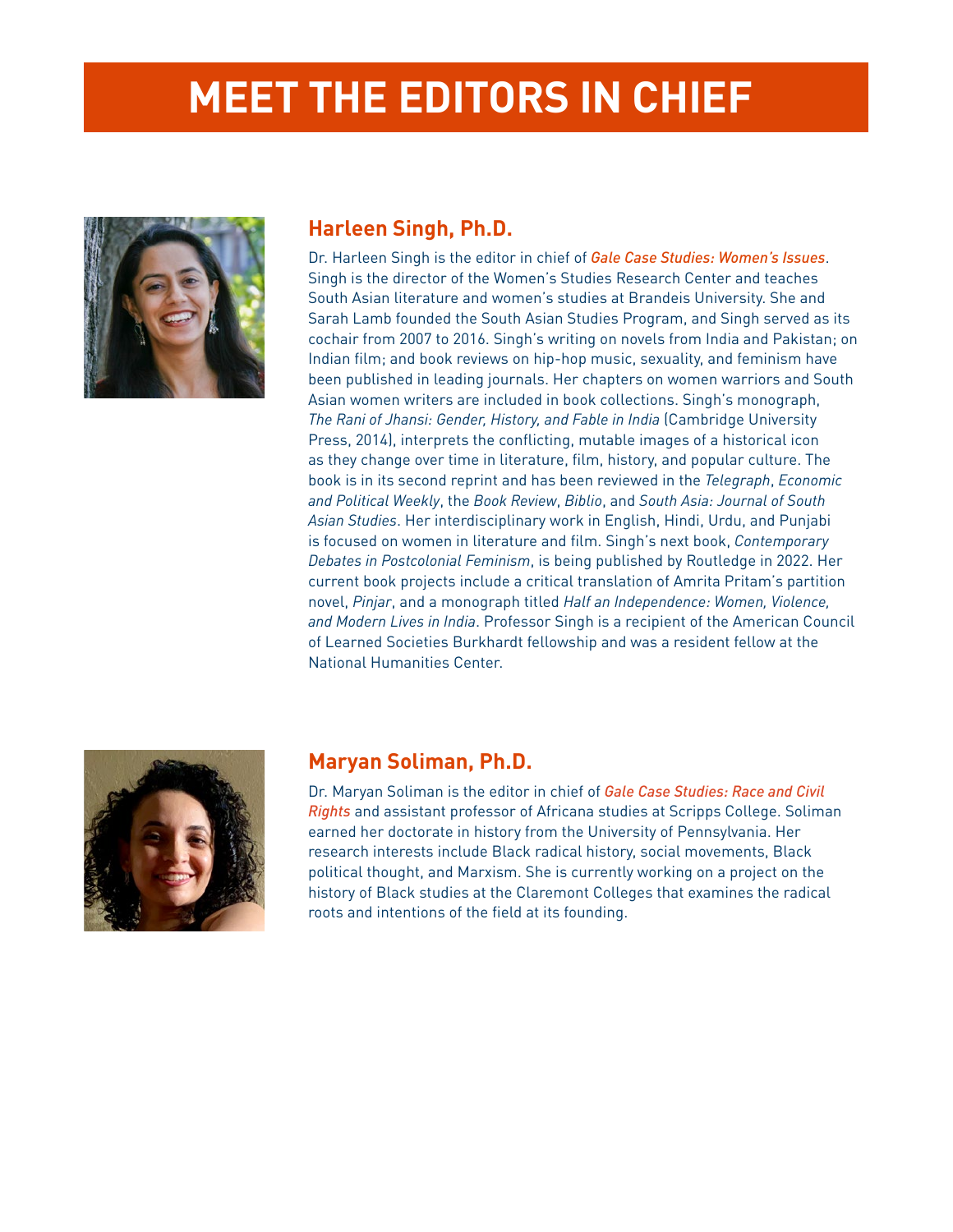

### **Faith Bennett**

Faith Bennett is a Ph.D. student in history at the University of California, Davis, and a member of the Labor and Working-Class History Association. Bennett is invested in public history and the digital humanities in addition to her research interests in gender, labor, and the service industry in the twentieth-century United States. She has contributed blog posts to the peer-reviewed collaborative blog project Nursing Clio, and biographical sketches to the Women in Parks initiative through the National Park Service. Bennett also worked as a graduate student researcher for the Empire Suffrage Syllabus.



#### **Aurora Clare**

Aurora Clare is a historian and educator based in New York City. Clare completed a master's degree in history from New York University in 2016, with a thesis on domestic space and public housing in twentieth-century New York. She has led public history programs at the Tenement Museum and New-York Historical Society, and currently contributes to a monthly column for the American Jewish Historical Society. A scholar of legal and social urban history, her research interests include food, migration, gender, class, and their intersections.

[auroraclare.com](http://auroraclare.com)



# **Dr. Roland Clark**

Dr. Roland Clark is a senior lecturer in modern European history at the University of Liverpool; senior fellow with the Centre for Analysis of the Radical Right; the principal investigator on the Arts and Humanities Research Council–funded project European Fascist Movements, 1918–1941; and president of the Society for Romanian Studies. His books include *Holy Legionary Youth: Fascist Activism in Interwar Romania* (Cornell University Press, 2015) and *Sectarianism and Renewal in 1920s Romania: The Limits of Orthodoxy and Nation Building* (Bloomsbury, 2021).

[liverpool.ac.uk/history/staff/roland-clark/](http://liverpool.ac.uk/history/staff/roland-clark/
)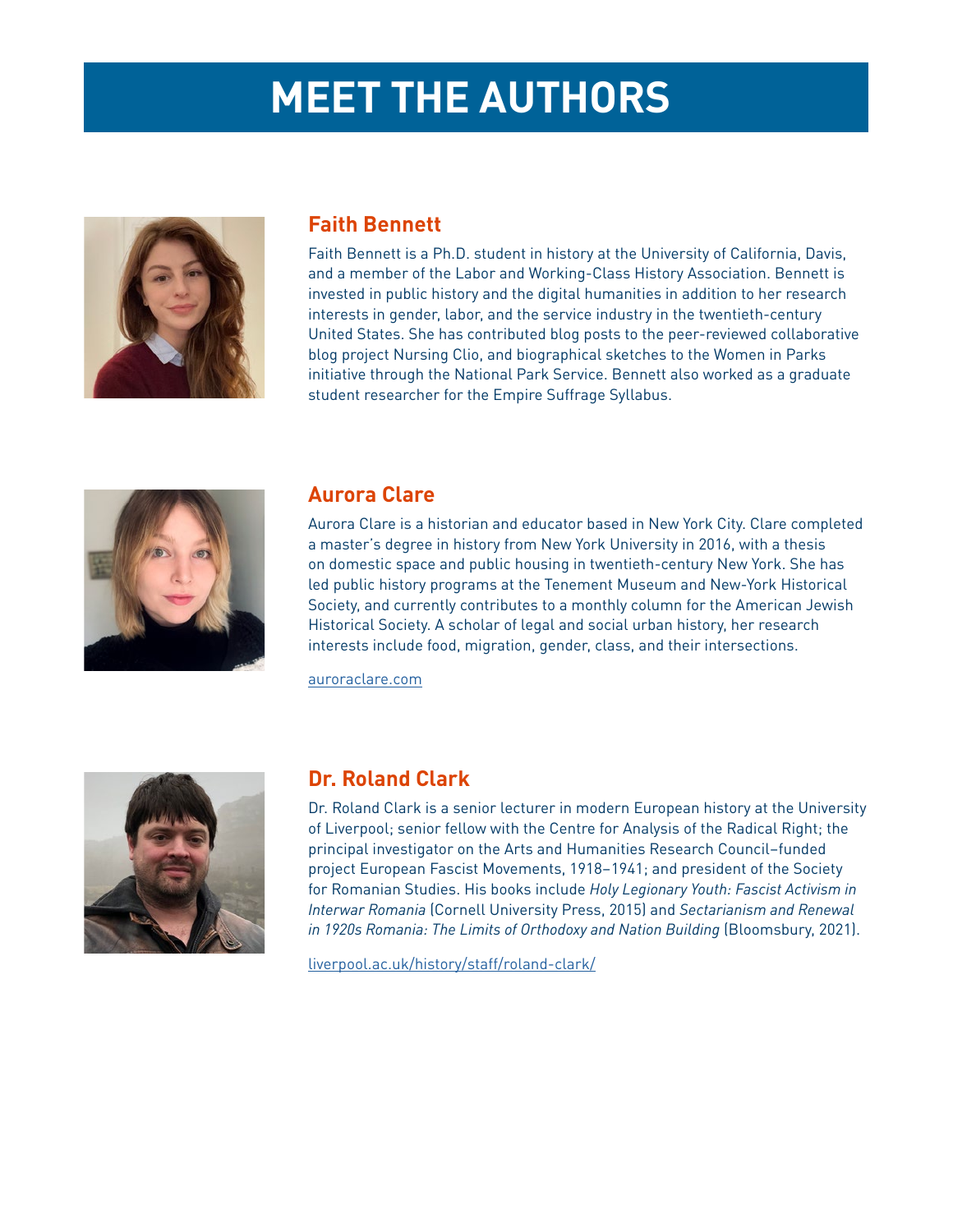

#### **Megan Elevado**

Megan Elevado (she/her/hers) is a Filipina-Irish-American writer, artist, historian, and part-time assistant professor at The New School's Parsons School of Design. Elevado explores how material culture (art, objects, and the built environment) affects personal and group identities, reflects the beliefs and traditions of cultures, serves as a social conditioning tool, and has the power to incite societal change. Most recently, her essay "Let's Compare," which discusses how the quotidian experience of texting with emoji can trigger a confrontation with identity and race, was published in *Mixed Mag*. Elevado's ongoing project, Marabou at the Museum, analyzes Western museums as institutional embodiments of colonial legacies and was highlighted by the American Association of Museums. Her writing and criticism are informed by her experiences working in design and at cultural institutions, including the American Museum of Natural History; the Cooper Hewitt, Smithsonian Design Museum; and the Tenement Museum. Elevado received a Bachelor of Arts degree in identity formation and peace and conflict studies from New York University and a master of arts degree in the history of decorative art and design from The New School's Parsons School of Design.



#### **Jimmy Faye**

Jimmy Faye is a writer, artist, and educator based in Brooklyn, New York. They are currently a student in the theater department at Hunter College and a member of the Mellon Public Humanities Scholars Program, with which they are developing a 2022 production of Shakespeare's *Twelfth Night*. They are a member of a queer public history collective in affiliation with Henry Street Settlement, which researches, writes, and leads queer history tours of New York's Lower East Side. They also work at Brooklyn's Green-Wood cemetery as a history educator. Their poems have been featured in *Panoply* zine, *GASHER Journal*, an upcoming issue of *Sinister Wisdom*, and others.



# **R. E. Fulton**

R. E. Fulton is a historian of gender, science, and crime. Fulton received a master's degree in American history from the University of Rochester in 2015 and has served as an editor for the peer-reviewed digital journal *Nursing Clio* since 2016. Their historical writing has appeared in the American Historical Association's *Perspectives on History* magazine, *New York Archives* magazine, and the journal *Book History*.

[refulton.com](http://refulton.com)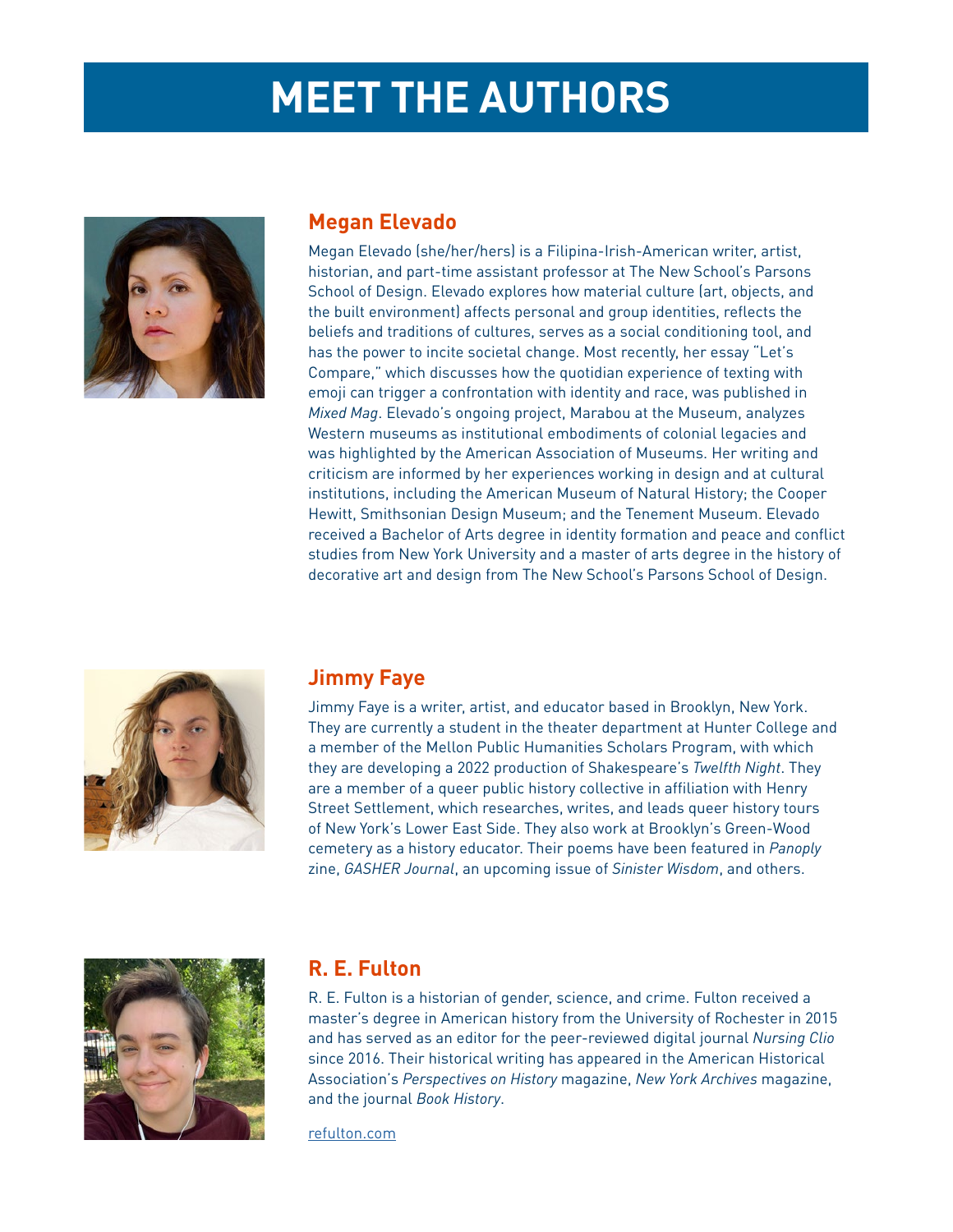

# **Christian Garland**

Christian Garland has degrees in philosophy and politics from the University of East Anglia and social and political thought from the University of Sussex, and is now a Ph.D. candidate at King's College London in international political economy research. Garland has extensive peer-reviewed publications, including 20 journal articles and book chapters in 12 edited collections. His wide research interests include anti-fascism and critically understanding the Far Right and alt-Right.

[kcl.ac.uk/people/christian-garland](http://kcl.ac.uk/people/christian-garland)



# **Dr. Archie Henderson**

Dr. Archie Henderson is the head of research and bibliographer for the Centre for Analysis of the Radical Right. Henderson is a lawyer and independent scholar. His four-volume *Conservatism, the Right Wing, and the Far Right: A Guide to Archives* was published by ibidem Press in 2018.



# **Dr. Daniel Jones**

Dr. Daniel Jones is an associate lecturer in history and the archivist of the Searchlight Archive, a leading archive of British and international postwar Far Right and anti-fascist material at the University of Northampton. Jones earned a doctorate from the University of Northampton (2021) in comparative examination of postwar Far Right and anti-fascist identity, and has also been a fellow of the Centre for Analysis of the Radical Right since 2018. His most recent publication, with professor Paul Jackson, was a chapter exploring the clandestine neo-Nazi groupuscule the National Socialist Group and their efforts to organize paramilitary neo-Nazism within Britain, published in *Tomorrow Belongs to Us* (Routledge, 2018). Jones's upcoming publications include an examination of the contemporary National Socialist Movement in America and its use of the environment within its visual propaganda (Manchester University Press).